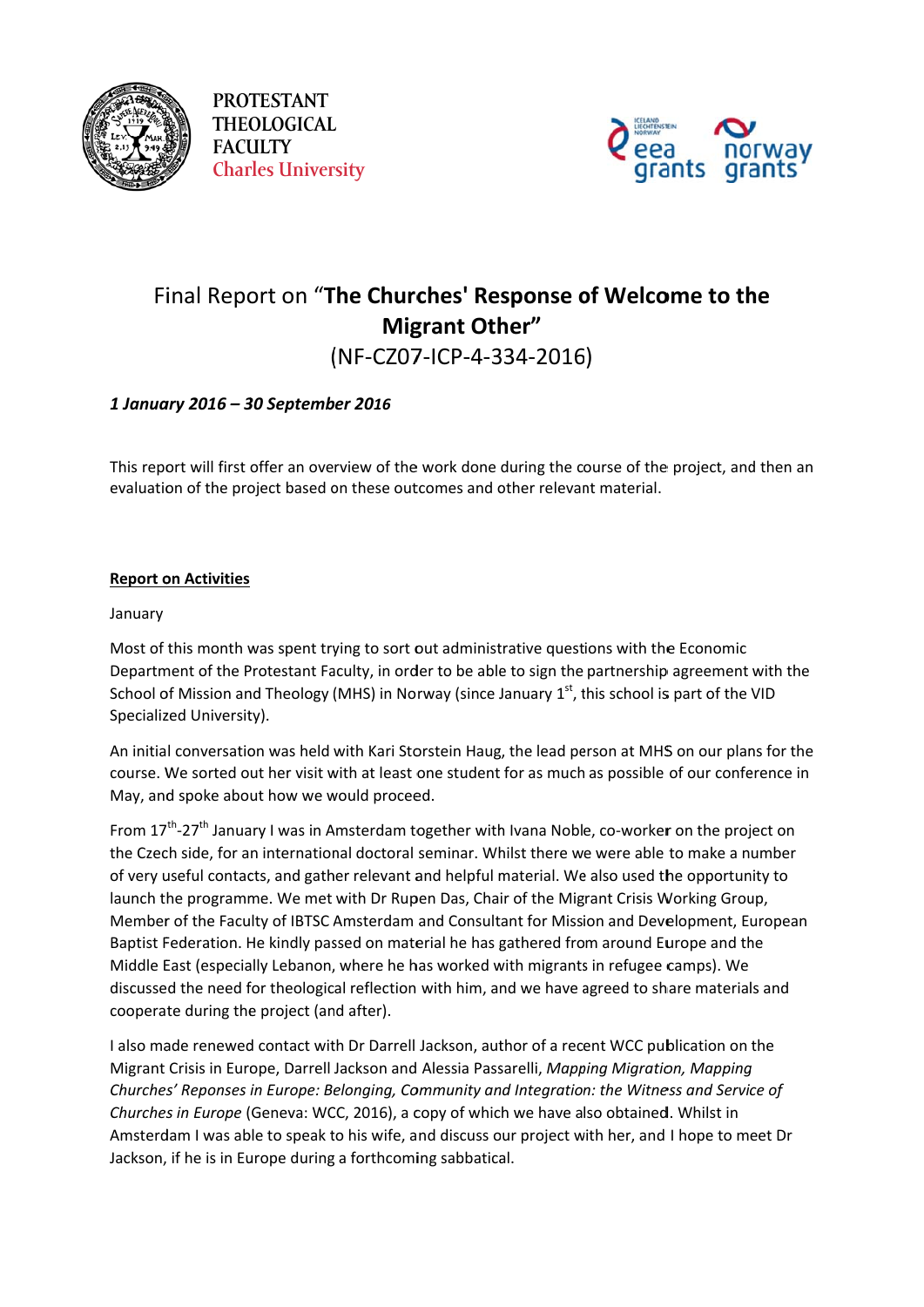

**PROT TESTANT THEO OLOGICAL FACU ULTY CHEOLOGICAL**<br> **Charles University** 



We also spoke about the project to participants in the seminar, some of whom are working with refugees in Lebanon, or coordinating projects in the USA, and in Canada. We also spoke to one student whose husband works for the Baptist Union of Norway on the theme.

Ivana Noble spoke to members of the student movement Studentské hnutí za solidaritu based in the Faculty of Arts of Charles University, though including students from other faculties and other young people, and agreed to serve as an external consultant and advisor to them in their work with migrants s. people, and agreed to serve as an external consultant and advisor to them in their work with<br>migrants.<br>In February we continued to gather material and to work on various lectures that we had been asked

to give and to plan the conference we had organised for May. It was becoming clear to us by this stage that the absence of refugees in the Czech Republic meant that the original aims of the project to look at how the church was involved in welcoming them in our setting would not make sense. Rather, through our discussions it became evident that we needed to focus on offering alternative visions to that sponsored by many of the politicians in the country that were resolutely anti-migrant.

In March we gave a joint lecture to the Christian Academy in Strážnice in Moravia, on the question of religious violence with particular reference to the migrant situation. Tim Noble was also working on preparing a lecture that he gave in Plzen in April as the main feature of a study day organised by the Central European Centre of Mission Studies, in which he spoke on mission as a duty of hospitality towards the other, particularly the other migrant. This allowed for an initial theological statement of the aims and theme of the project, and provoked good and full discussion, itself revealing of the different attitudes within the churches to the question. During March and April Ivana Noble was also involved in helping to plan for the conference in May, especially through initiating a series of contacts with representatives of different NGOs, aided greatly by the diligence of Dr Zdenko Širka.

The conference in May was held over three days and was jointly organised under the Protestant Theological Faculty of Charles University with the Anthropos Research Group based in the Faculty of Theology of KU Leuven, under the leadership of Prof. Yves De Maeseneer, and in conjunction with the Centre for Theology, Philosophy and Media Theory of the Catholic Theological Faculty of Charles University. The title of the conference was "Risks of Hospitality: Imagination and Reality". There were thirty-six participants for all or most of the programme (the number was deliberately restricted to enable proper discussion and participation to occur), coming from fifteen different countries. This number included representatives of six NGOs working in different ways with migrants and refugees either in the country or outside, who spoke of the challenges they faced in the Czech Republic and what we as theologians could offer to them. Both Ivana Noble and Tim Noble gave major papers at the conference. Ivana Noble had the first lecture, setting the scene and presenting the problems and some ways forward, whilst Tim Noble spoke on the theme of hospitality in the works of two French Jewish philosophers, Vladimir Jankélévitch and Emmanuel Levinas.

It was very important for us that in the end four members of the Norwegian partner institution could come to the conference and actively participate in it, and then stay on for further discussions about future cooperation between our respective institutions that would enable the links fostered by the project. We were able to show them around – it was particularly fortunate that one of those who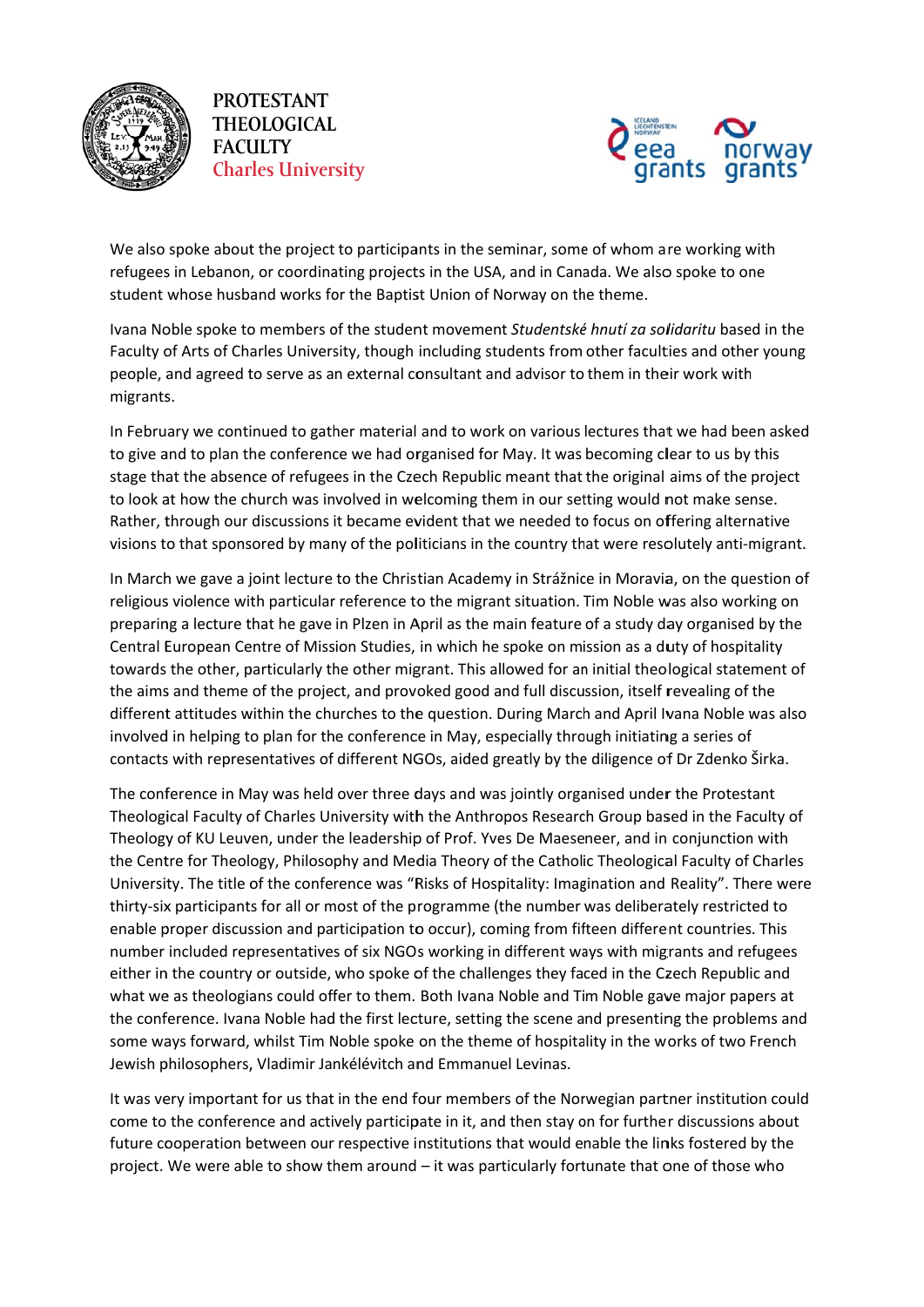

**PROTESTANT THEOLOGICAL FACULTY Charles University** 



came was the Head Librarian and so we could introduce her to our librarian. It was also good to see what the Protestant Theological Faculty had to offer for students from Norway and how we could build on these links. This was facilitated also by a good meeting with the international department of the faculty.

During April and May we had also been in discussions with the Student Movement for Solidarity over the online encyclopaedia on migration that they were planning, and we were asked to help with the preparation of theological articles for this work. Ivana Noble wrote six articles and Tim Noble another four during May and June, as well as asking our doctoral students to help out. After further discussion over the aims and plans and needs for this project, it was finally decided that it would be a good way to publicise the aims of the grant project and to reach a wider audience, so part of the money from the project was used to support this project, both in terms of payment for articles and for technical work on the project to get it up and running. This will be one major lasting outcome of the project.

One of the most significant aspects of the project was our visit to our partner institution in Norway, the MHS, now part of the VID Specialized University, based in Stavanger. This took place in June over a period of four days. We were able to spend time with our Norwegian partners, and meet with the study group that is working on similar issues to those we were dealing with on the project. This was enlightening and beneficial for us and an excellent chance to present our work, and to get to know more about the School. A concrete outcome of this has been the preparation and signing of an Erasmus agreement between our two institutions.

In July and August we worked both on the encyclopaedia and on papers for a conference in Helsinki. This was the conference of the leading academic association of ecumenical theologians in Europe, Societas Oecumenica, where Tim Noble gave a paper on the centrality of welcoming the other, and how to respond to those who wish to reject and harm this other. Although Ivana Noble had already been invited to speak at the conference on a theme given her by the conference organisers, she also referred in her presentation to work on the grant.

Earlier in July and August Ivana had also written and recorded a series of ten short morning meditations broadcast on Czech Radio, and widely listened to. These were broadcast at the end of August and beginning of September, and were firmly based on themes linked to the grant project, and were a highly important and successful way of reaching a much wider audience.

Also in August and then into September we carried out work on the final major piece of work for the project, the production of a small brochure that will go out to the local churches in the country. A major part of this was written by Tim Noble. His contribution consisted in an introduction and a brief factual overview of the current migrant situation, along with remarks on religion and violence. It then gave a selection of quotations chosen from major church leaders and bodies (Pope Francis, the WCC and the Czech Bishops' Conference and Czech Council of Churches). Finally, it offered a biblical and theological reflection on the situation and some questions for further discussion / reflection. Alongside this, we also asked members of NGOs to write about their work, and the deans of the three theological faculties of Charles University to write introductions, and the dean of Jabok